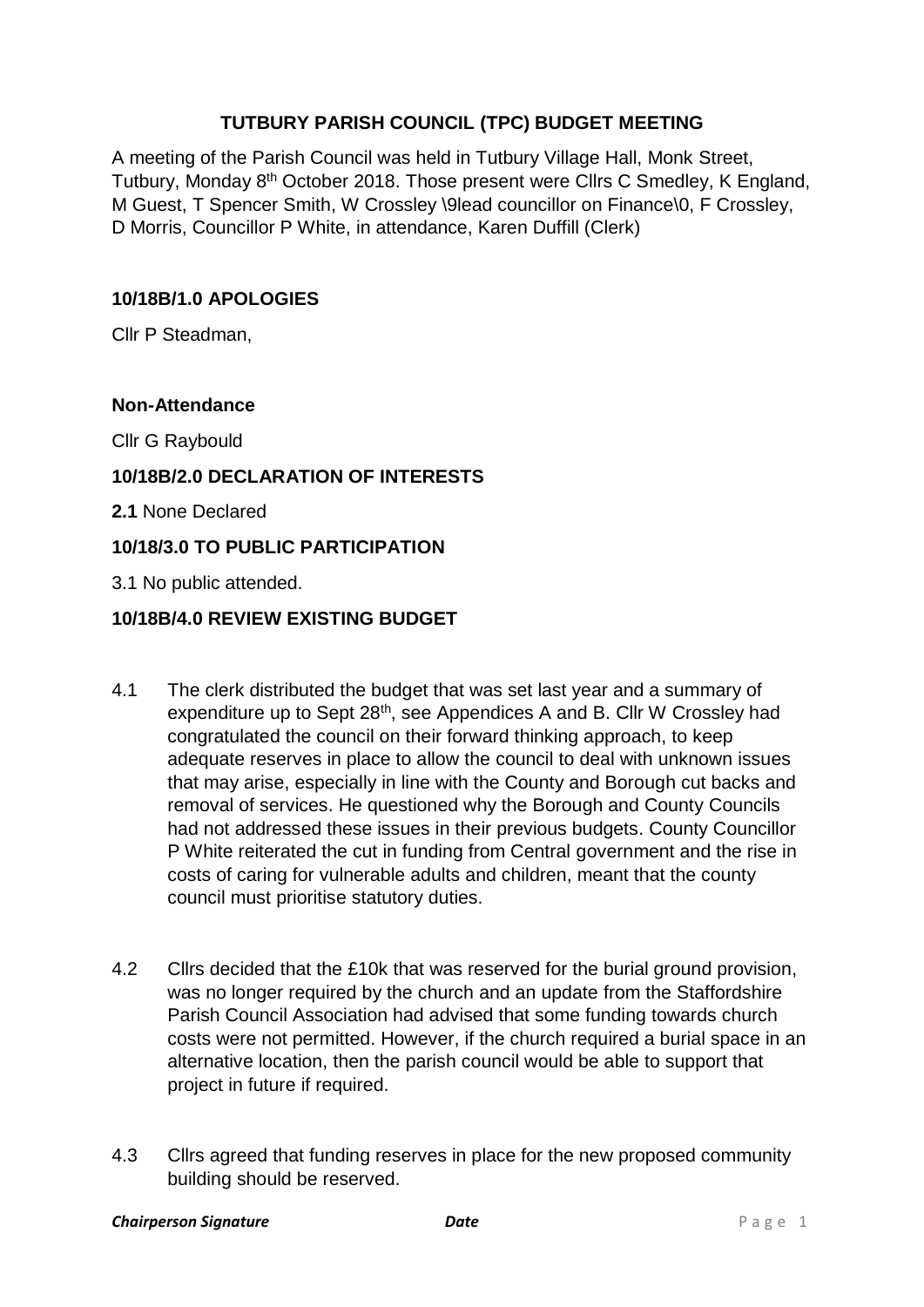- 4.4 Election costs were not likely to be spent this year but will need to be reserved for next year.
- 4.5 In the November meeting the clerk would estimate the expenditure for the remainder of the year and will collate costings for parish plans.
- 4.6 Cllr Guest raised the request from the Civic Society for a contribution of £5000 for Historic Signs at the entrances to Tutbury. This will be added to the next agenda.
- 4.7 The clerk will appoint a contractor to carry out the bus shelter repair that was posing a risk in the tile falling off, out of the Bus shelter maintenance budget.

## **10/18B 5.0 PARISH PLAN AND BUDGET CONSIDERATIONS FOR 2019 /2020**

## **To add suggestions and prioritise the list of plans.**

- 5.1 Cllr W Crossley led the Cllrs through the suggested parish plan put forward by the clerk. These suggestions have arisen from parishioner correspondence and the clerk and councillor suggestions. The items were considered and prioritised see Appendix C. Estimated budget costs were outlined but the clerk will obtain more accurate costings for the November meeting.
- 5.2 The clerk advised that some projects such as the clearance of Belmot Road verge side and the creation of a footpath between Owens Bank and Hanbury could be funded through the Community Path Initiative. County Cllr P White had asked if a quote had been obtained to clear Belmot Road as he was aware of the problems there and would consider some funding out of his community budget. The clerk will try and obtain a quote before the next meeting.
- 5.3 Cllr Guest suggested that a footpath from Redhill Lane to Chapel House should also be considered for safety reasons to the Parish Plan and this was added.

## **10**/**18B/6.0 TO CONSIDER HOW TO SUPPORT THE SCHOOL CROSSING PATROL IN TUTBURY**

6.1 The parish council had received a letter from the school governors and the Headmaster of Richard Wakefield School outlining the safety concerns of the children with no school crossing patrol. The village had three patrols and now has none. The lack of the patrolled crossing on Burton Road had caused an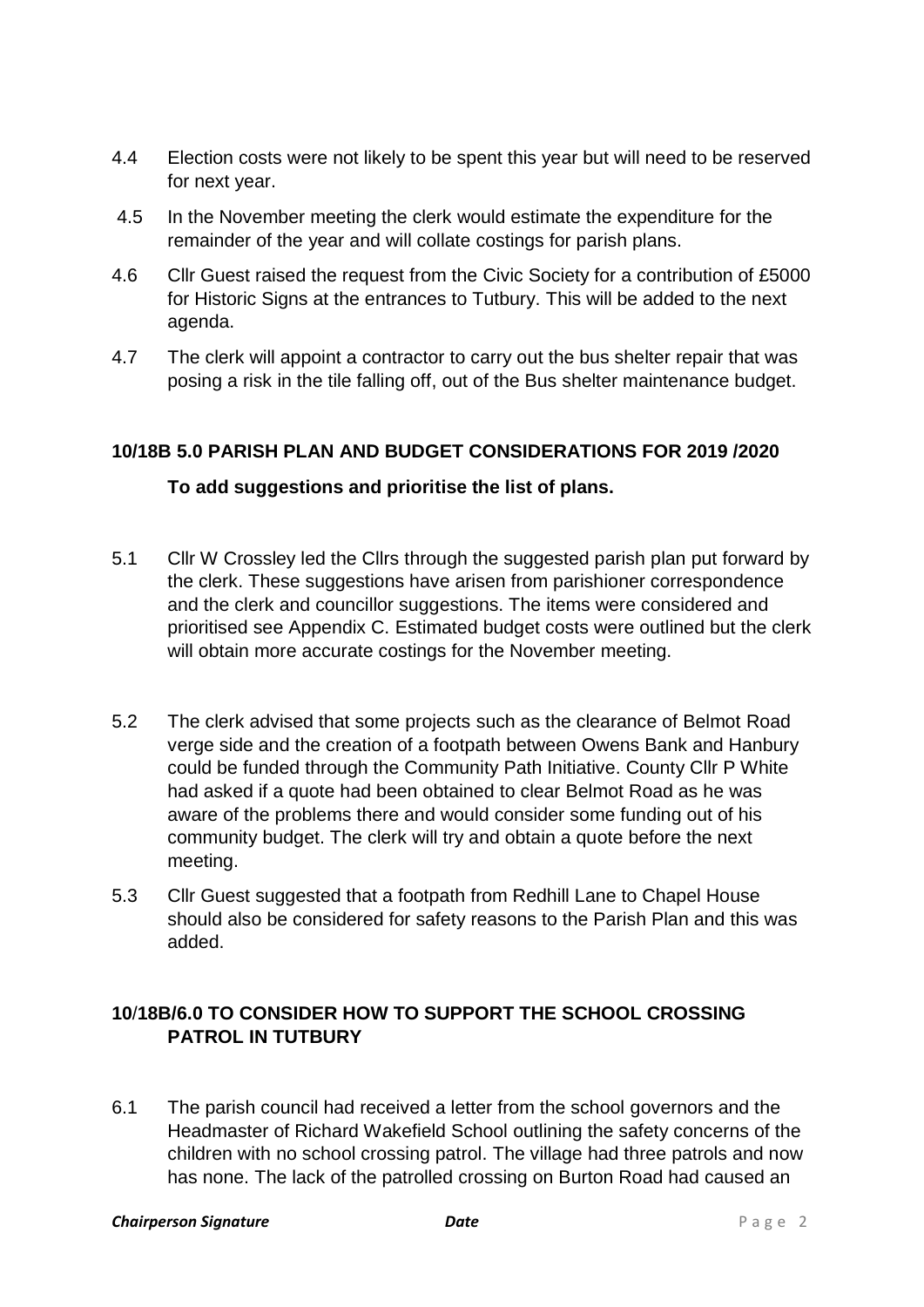increase in parking in that area making it more dangerous. With the approach of the dark nights the school has asked the parish council to assist in securing a crossing patrol for the school. Cllr P White had responded outlining the rationale for the costs and Cllr P Atkins the leader of the County Council also responded to the letter sent by the school outlining, that the parish council should be approached to assist with this funding deficit.

- 6.2 Cllr P White stated that two of the crossing patrol areas were identified as low risk and therefore removed, the third area is vacant due to the recruitment freeze put on this position when the previous gentleman retired. The staff cost for one patrol would be between £3.5K and £4k. Branston has a patrol sponsored by a local business. Cllr P White has approached local businesses, but progress is slow.
- 6.3 Cllr F Crossley asked if the crossing member would remain as an employee of the County Council if the training, equipment and safeguarding checks would be provided by the County Council. Cllr P White said that he would consult and find out the answer before the **/**next parish meeting. This will be added to the next agenda for further discussion.

## **10/18/ 7.0 TO CONSIDER THE BOROUGH COUNCIL'S PROPOSAL OF TAKING OVER THE RUNNING OF THE PUBLIC TOILETS.**

7.1 Due to the to standing orders, items after 9.30pm will be added to the next agenda. The clerk informed the parish council that to run this facility to the Borough Council budget £8.5K. This will be added to the next agenda.

The meeting closed at 9.30pm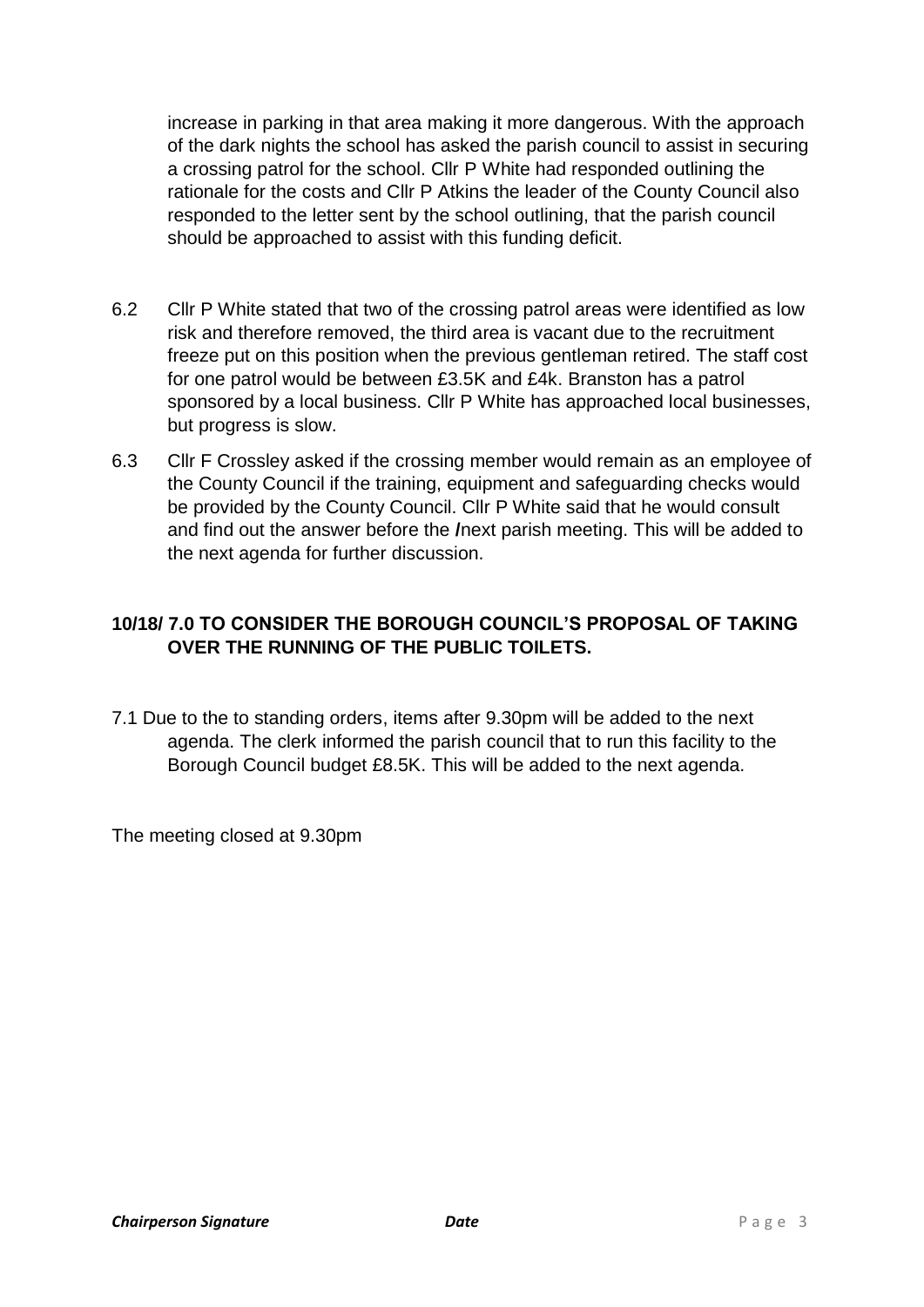# Appendix A

| <b>Item</b>                            | Proposed<br>2018/19 |          |
|----------------------------------------|---------------------|----------|
| Precept                                |                     |          |
| <b>ESBC Tax support</b>                | 2199                |          |
| Interest                               |                     |          |
| PF Charges                             |                     |          |
| Other grants/donations                 |                     |          |
| Misc/refunds                           |                     |          |
| <b>VAT</b>                             |                     |          |
| <b>Sub Total</b>                       |                     |          |
| <b>Administration</b>                  |                     |          |
| Clerk's salary                         | 12,500              |          |
| Clerk's expenses                       | 400                 |          |
| Mobile Phone                           |                     |          |
| <b>Employers national insurance</b>    | 1200                |          |
| Pension                                | 3000                |          |
| <b>Clerks Overtime</b>                 | 1000                |          |
| Clerks salary and expenses and pension |                     | 18,100   |
| <b>Insurance</b>                       | 1500                |          |
| Stationery                             | 100                 |          |
| Advertisements                         | 400                 |          |
| Printing/photocopying                  | 500                 |          |
| Hire of premises                       | 600                 |          |
| Audit charges                          | 400                 |          |
| Bank Charges/legal fees                | 5000                |          |
| Admin, insurance and printing          |                     | 8,500.00 |
| Subscriptions                          | 800                 |          |
| Publications                           | 100                 |          |
|                                        |                     |          |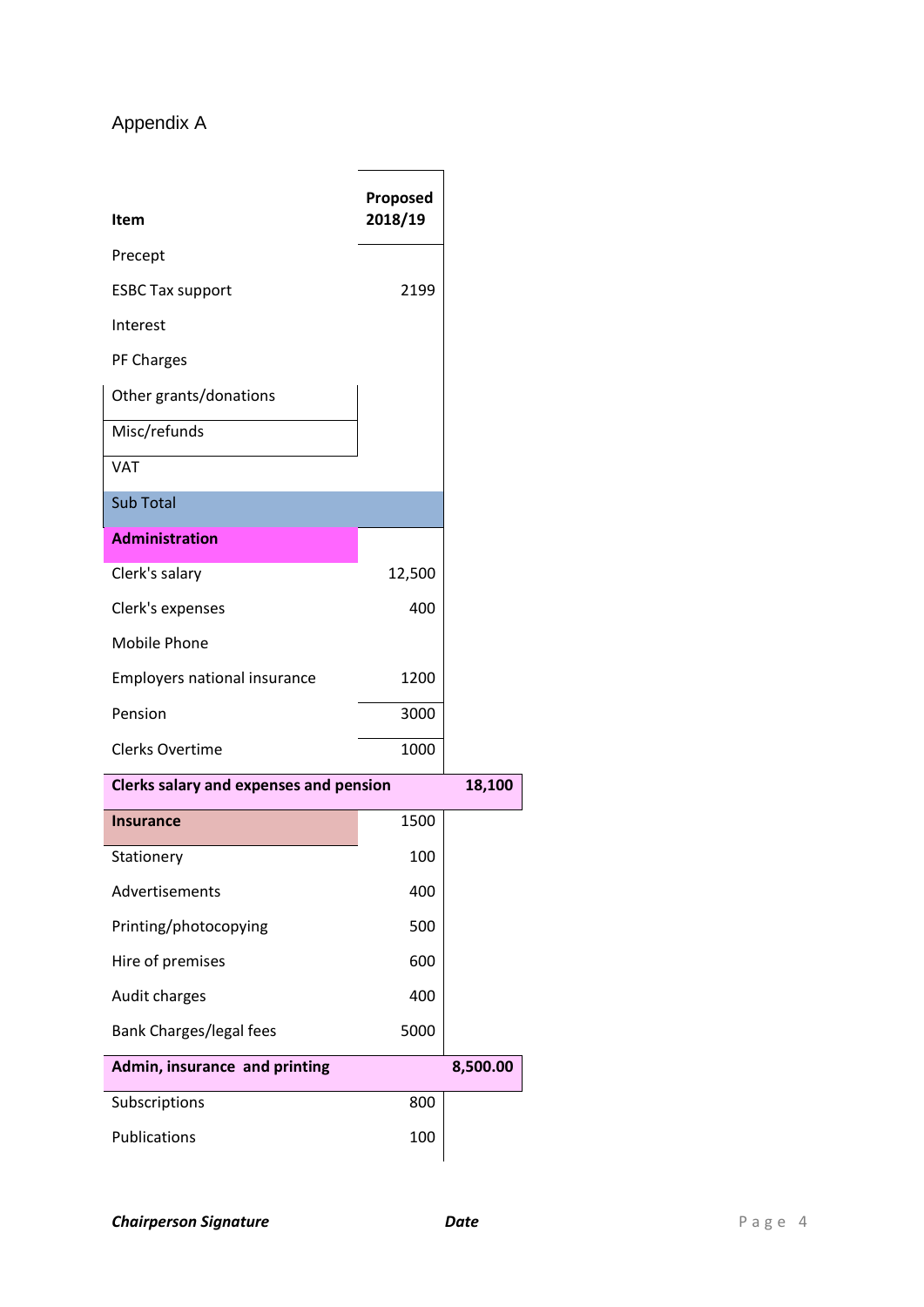| Cllr's expenses                             | 300       |      |
|---------------------------------------------|-----------|------|
| Clerk's training                            | 500       |      |
| IT maintenance/ website                     | 800       |      |
| Neighbourhood development plan              |           | 400  |
| Training, contingency and IT sub total      |           | 2900 |
| <b>Sub Total</b>                            | 29,500.00 |      |
| <b>Highways, footpaths and bus shelters</b> |           |      |
| Street & bus shelter cleaning               | 3200      |      |
| Bus shelter maintenance                     | 800       |      |
| Footpath Maintenance                        | 2000      |      |
| Planter maintenance                         | 1500      |      |
| 0.00                                        | 7,500.00  |      |
|                                             |           |      |
| <b>Parks &amp; open spaces</b>              |           |      |
| Playing field rent                          | 1400      |      |
| Playing field mantenance                    | 800       |      |
| Playing fields mowing contract              | 3000      |      |
| Changing room maintenance                   | 1400      |      |
| Caretaker contract                          | 0         |      |
| Changing room power and water supply        |           | 1000 |
| Closed Church yard mowing                   | 2100      |      |
| Churchyard maintenance/war<br>memorial      | 1500      |      |
| Elm Lane                                    | 200       |      |
| Triangle & Park Pale maintenance            | 1000      |      |
| <b>Sub Total</b>                            | 12,400.00 |      |
| <b>Section Chariites and 137</b>            |           |      |
| Grants                                      | 3000      |      |
| Flower and bulb planting                    | 50        |      |
| <b>Christmas decorations</b>                |           |      |

**Chairperson Signature** *Date P* **a g e 5**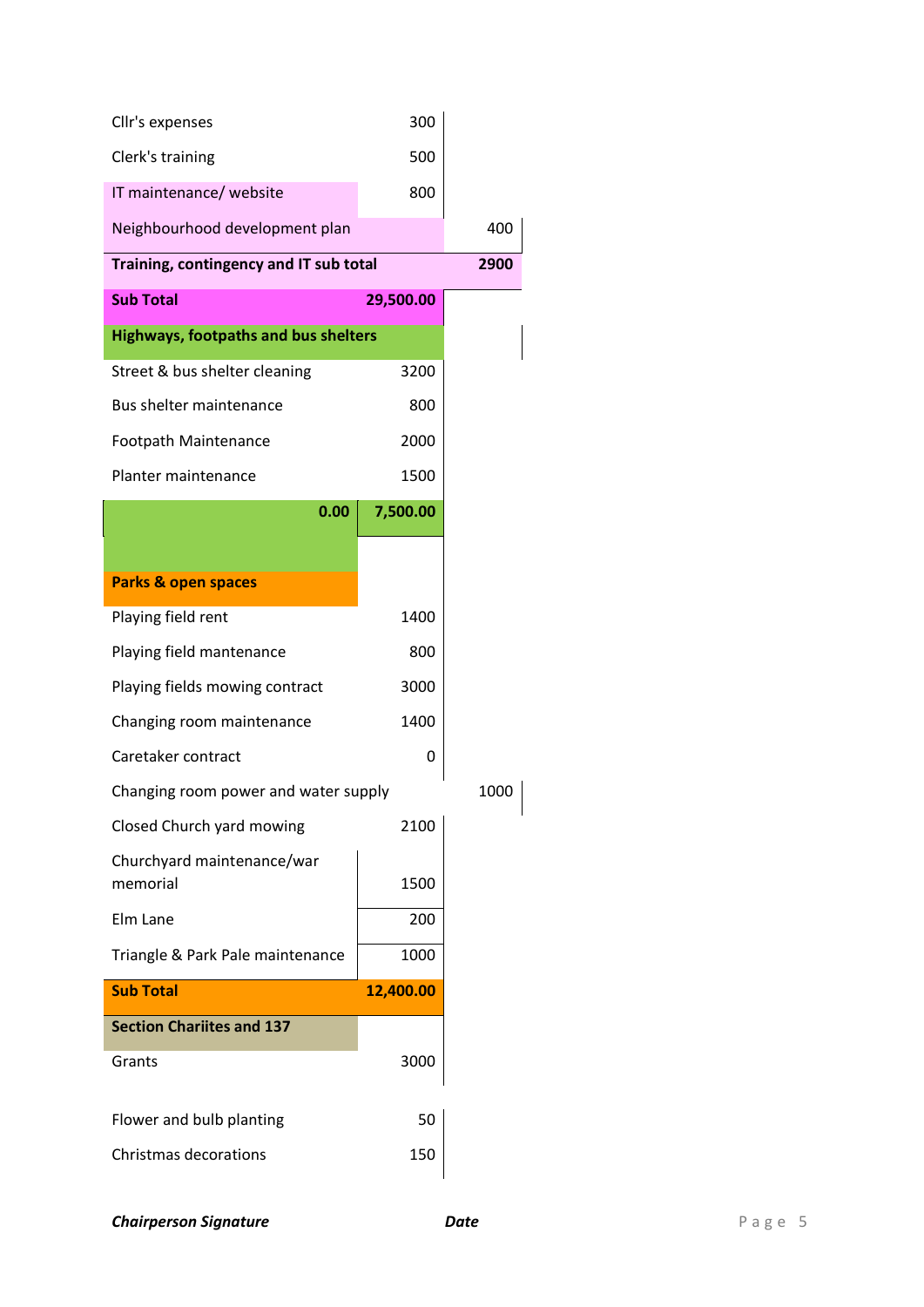| Tutbury events/WW1<br>commemoration s144 | 1000      |      |
|------------------------------------------|-----------|------|
| Remembrance day                          | 1000      |      |
| Town twinning LGA 1972 s144              | 1,000.00  |      |
| Subscriptions                            | 100       |      |
| <b>Tutbury Village news</b>              | 50        |      |
| Best kept village competition            | 400       |      |
| <b>Sub total</b>                         | 6,750.00  |      |
| <b>Capital expenditure</b>               |           |      |
| <b>Noticeboards</b>                      | 0         |      |
| <b>Sub Total</b>                         | 0.00      |      |
| <b>Contingency</b>                       |           |      |
| Admin contingency                        | 3000      |      |
| TOSCA/ community pledge LGA 1976 s19     |           | 1000 |
| Election                                 | 5000      |      |
| <b>Burial Ground earmarked reserve</b>   | 10000     |      |
| Laptop                                   | Ω         |      |
|                                          |           |      |
| Community B                              | 5000      |      |
| <b>Sub Total</b>                         | 24000     |      |
| <b>Exp Totals</b>                        | 56,150.00 |      |
| <b>Balances at end ofyear</b>            |           |      |
| Current account                          |           |      |
| Instant Access account                   |           |      |
| Notice account                           |           |      |
| <b>Total</b>                             |           |      |
| <b>Balances carried forward</b>          |           |      |
| <b>Opening balances</b>                  |           |      |
| Add receipts in the year                 |           |      |
| Less payments in the year                |           |      |
| <b>Total carried forward</b>             |           |      |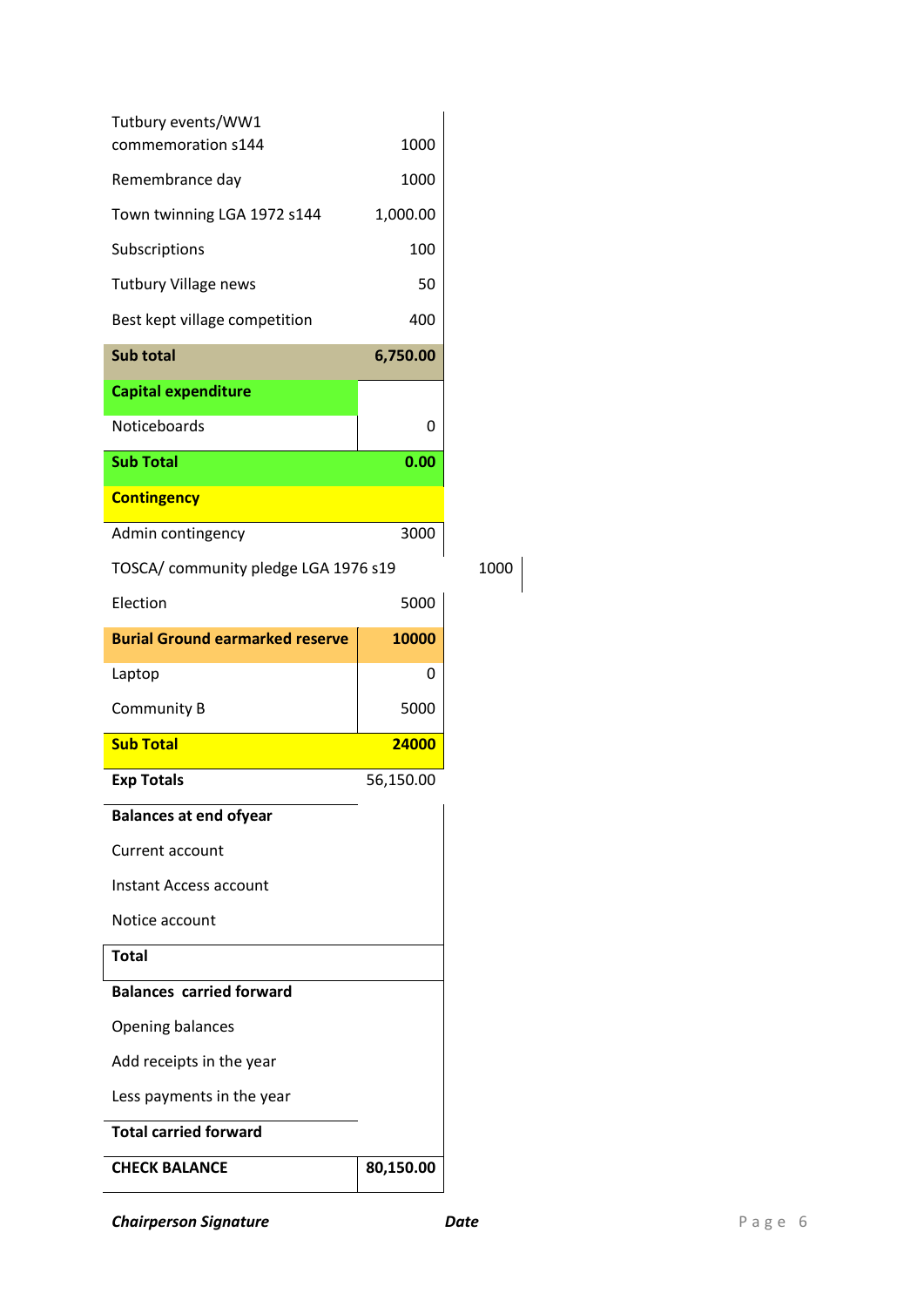# Appendix B

### 08/10/2018

### *Bank reconciliation*

| 43344                  |          |                   |          |
|------------------------|----------|-------------------|----------|
| <b>Brought Forward</b> | 38169.11 | Current account   | 48099.45 |
| Receipts               | 46505.71 | IA account        | 19055.62 |
|                        |          | <b>BA</b> account | 2624.64  |
|                        | 84674.82 |                   | 69779.71 |
|                        |          |                   |          |
|                        |          | Less undrawn      |          |
| Less Payments          | 15846.66 | cheques           | 951.55   |
|                        | 68828.16 |                   | 68828.16 |

|                                             |       | Proposed | to date  |
|---------------------------------------------|-------|----------|----------|
| <b>Administration</b>                       |       | 29500    | 9579.34  |
| <b>Highways, footpaths and bus shelters</b> |       | 7500     | 1256.62  |
| Parks & open                                |       |          |          |
| <b>spaces</b>                               | 12400 | 12400    | 3754.2   |
| <b>Section Chariites and 137</b>            |       | 6750     | 1256.5   |
| <b>Contingency</b>                          |       | 0        | 24000    |
|                                             |       |          |          |
|                                             |       | 56150    | 39846.66 |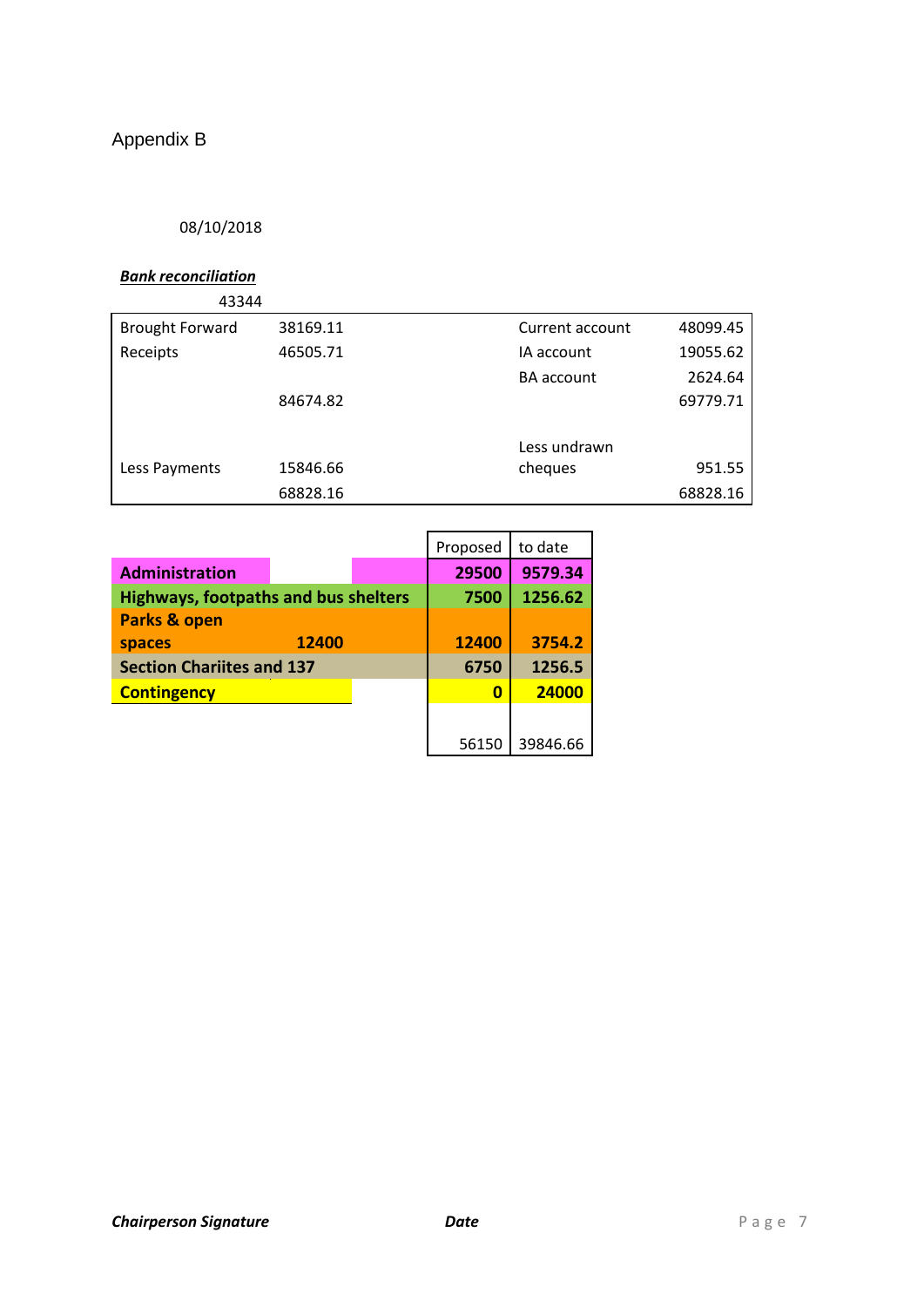## **Appendix C**

Parish Action Plan ideas and budget considerations **DRAFT WORKING DOCUMENT**

| Short Term this<br>Year | Agenda   | <b>Medium Next Year</b>  | Agenda | Long term 5yrs> | Est. Budget<br>considerations |
|-------------------------|----------|--------------------------|--------|-----------------|-------------------------------|
| Administration          |          |                          |        |                 |                               |
| and Governance          |          |                          |        |                 |                               |
| Parish Action Plan      | Oct      |                          |        |                 |                               |
| Disciplinary            | Oct      |                          |        |                 |                               |
| Grievance, Grant        |          |                          |        |                 |                               |
| awarding policies       |          |                          |        |                 |                               |
| Remembrance             | Oct      |                          |        |                 |                               |
| centenary plans         |          |                          |        |                 |                               |
| Football pitch          | Oct      |                          |        |                 |                               |
| charging and            |          |                          |        |                 |                               |
| lease structure         |          |                          |        |                 |                               |
| <b>GDPR Archive and</b> | Nov      |                          |        |                 |                               |
| sort council files      |          |                          |        |                 |                               |
| Internal audit          | Nov      |                          | Apr    |                 |                               |
| with finance            |          |                          |        |                 |                               |
| committee               |          |                          |        |                 |                               |
| <b>Finalise Budget</b>  | Nov      |                          |        |                 |                               |
| Council internal        | November |                          |        |                 |                               |
| Audit finance           |          |                          |        |                 |                               |
| committee               |          |                          |        |                 |                               |
| <b>Setting Precept</b>  | Dec      |                          |        |                 |                               |
| <b>GDPR Awareness</b>   | Jan      |                          |        |                 |                               |
| session                 |          |                          |        |                 |                               |
|                         |          | Review understand        | Jan    |                 |                               |
|                         |          | and update standing      |        |                 |                               |
|                         |          | orders/training          |        |                 |                               |
|                         |          |                          |        |                 |                               |
|                         |          | Neighbourhood plan       | June   |                 |                               |
|                         |          | <b>Training ppolict</b>  | Jan    |                 |                               |
|                         |          | <b>Risk Assessment</b>   | Feb    |                 |                               |
|                         |          | GDPR audit with DPO      | Jan    |                 |                               |
|                         |          | <b>Review Financial</b>  | Feb    | Online banking  |                               |
|                         |          | Regulations              |        |                 |                               |
|                         |          | Communication policy     | Feb    |                 |                               |
|                         |          | Training                 | Feb    |                 |                               |
|                         |          | <b>Health and Safety</b> | Mar    |                 |                               |
|                         |          | policy for home          |        |                 |                               |
|                         |          | working, Clerks exit     |        |                 |                               |
|                         |          | policy                   |        |                 |                               |
|                         |          |                          |        |                 |                               |
| Footpaths,              |          |                          |        |                 |                               |
| Highways, Bus           |          |                          |        |                 |                               |
| Shelter                 |          |                          |        |                 |                               |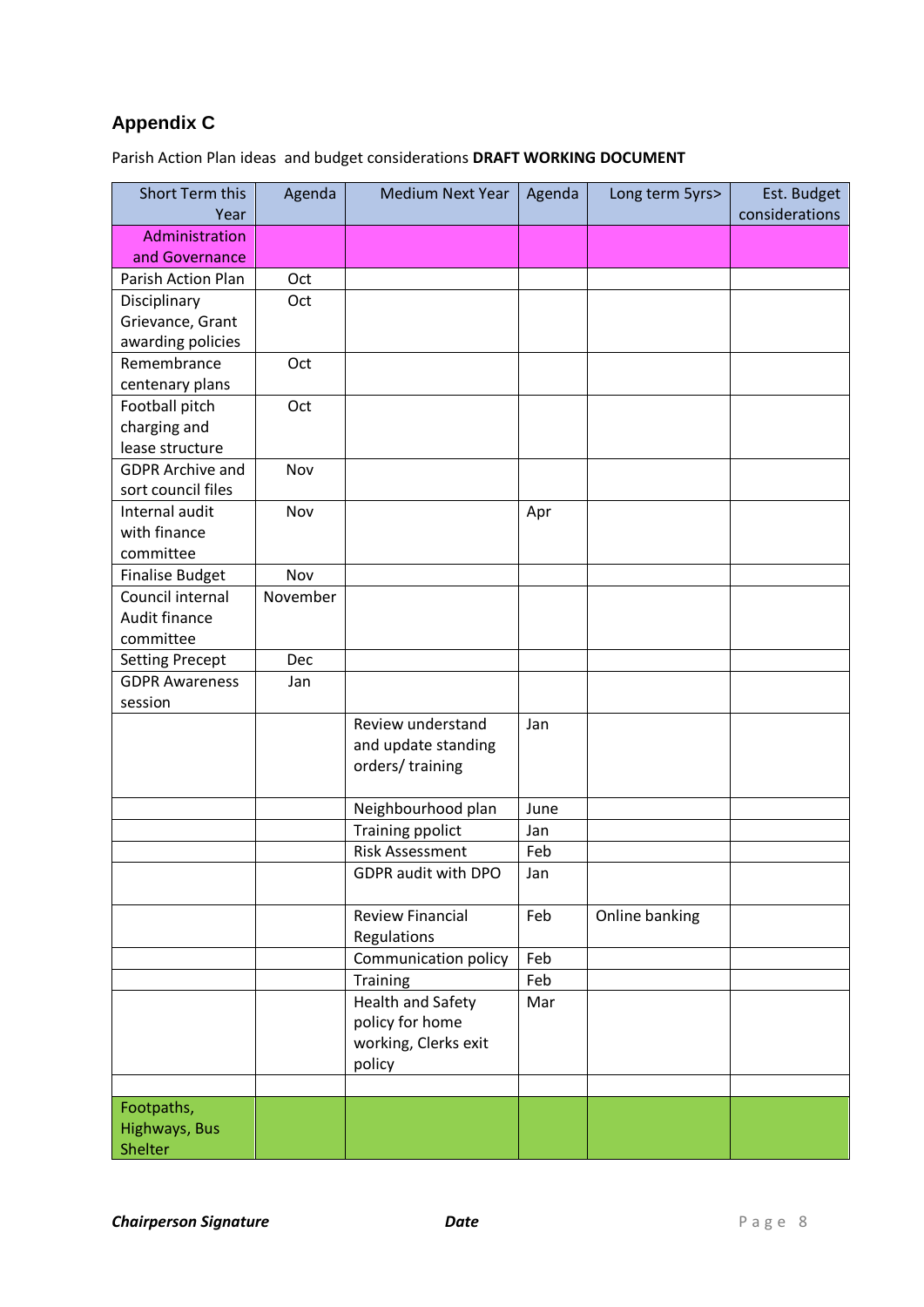| Short Term this<br>Year | Agenda | <b>Medium Next Year</b>    | Agenda | Long term 5yrs>       | Est. Budget<br>considerations |
|-------------------------|--------|----------------------------|--------|-----------------------|-------------------------------|
|                         |        | Consider a bench for       |        |                       |                               |
|                         |        |                            | Feb    |                       | 600                           |
|                         |        | those struggling to        |        |                       |                               |
|                         |        | make it up High Street     |        |                       |                               |
|                         |        |                            | Feb    |                       | 12000                         |
|                         |        | Consider Adding a bus      |        |                       |                               |
|                         |        | shelter for Derby<br>route |        |                       |                               |
|                         |        |                            |        | Phase 2 of High       |                               |
|                         |        |                            |        | Street parking,       |                               |
|                         |        |                            |        | pavements             |                               |
|                         |        |                            |        | To consider and       | 2000                          |
|                         |        |                            |        | address high          |                               |
|                         |        |                            |        | pavements and         |                               |
|                         |        |                            |        | disabled parking      |                               |
|                         |        |                            |        | near the chemist      |                               |
|                         |        |                            |        |                       |                               |
| <b>Green Lane</b>       | Nov    |                            |        |                       | 200-500                       |
| Hedge cutting           |        |                            |        |                       |                               |
| Footpaths form a        | Jan    |                            |        |                       | Printing costs                |
| committee to            |        |                            |        |                       | of maps etc to                |
| work with the           |        |                            |        |                       | support this                  |
| scouts on walking       |        |                            |        |                       | initiative                    |
| the footpaths           |        |                            |        |                       | maybe                         |
|                         |        |                            |        |                       | required.                     |
|                         |        | Clear area on Belmot       | Mar    |                       |                               |
|                         |        | Road                       |        |                       |                               |
|                         |        |                            |        |                       |                               |
|                         |        | Consider new stile for     | Feb    |                       | 175                           |
|                         |        | park lane                  |        | Speed limit on        |                               |
|                         |        |                            |        | <b>Burton Road to</b> |                               |
|                         |        |                            |        | 40 from 60            |                               |
|                         |        |                            |        |                       |                               |
| Get speed signs         | Dec    |                            |        |                       |                               |
| for wheelie bins        |        |                            |        |                       |                               |
| for problem areas       |        |                            |        |                       |                               |
| and target              |        |                            |        |                       |                               |
| different areas at      |        |                            |        |                       |                               |
| diff times e.g.         |        |                            |        |                       |                               |
| <b>Burton Road as</b>   |        |                            |        |                       |                               |
| entering the            |        |                            |        |                       |                               |
| village at speed        |        |                            |        |                       |                               |
| consider speed          |        |                            |        |                       |                               |
| watch schemes           |        |                            |        |                       |                               |
|                         |        |                            |        | Consider grant        |                               |
|                         |        |                            |        | funding to repair     |                               |
|                         |        |                            |        | steps on Ludgate      |                               |
|                         |        |                            |        | to Chatsworth         |                               |
|                         |        |                            |        | footpath              |                               |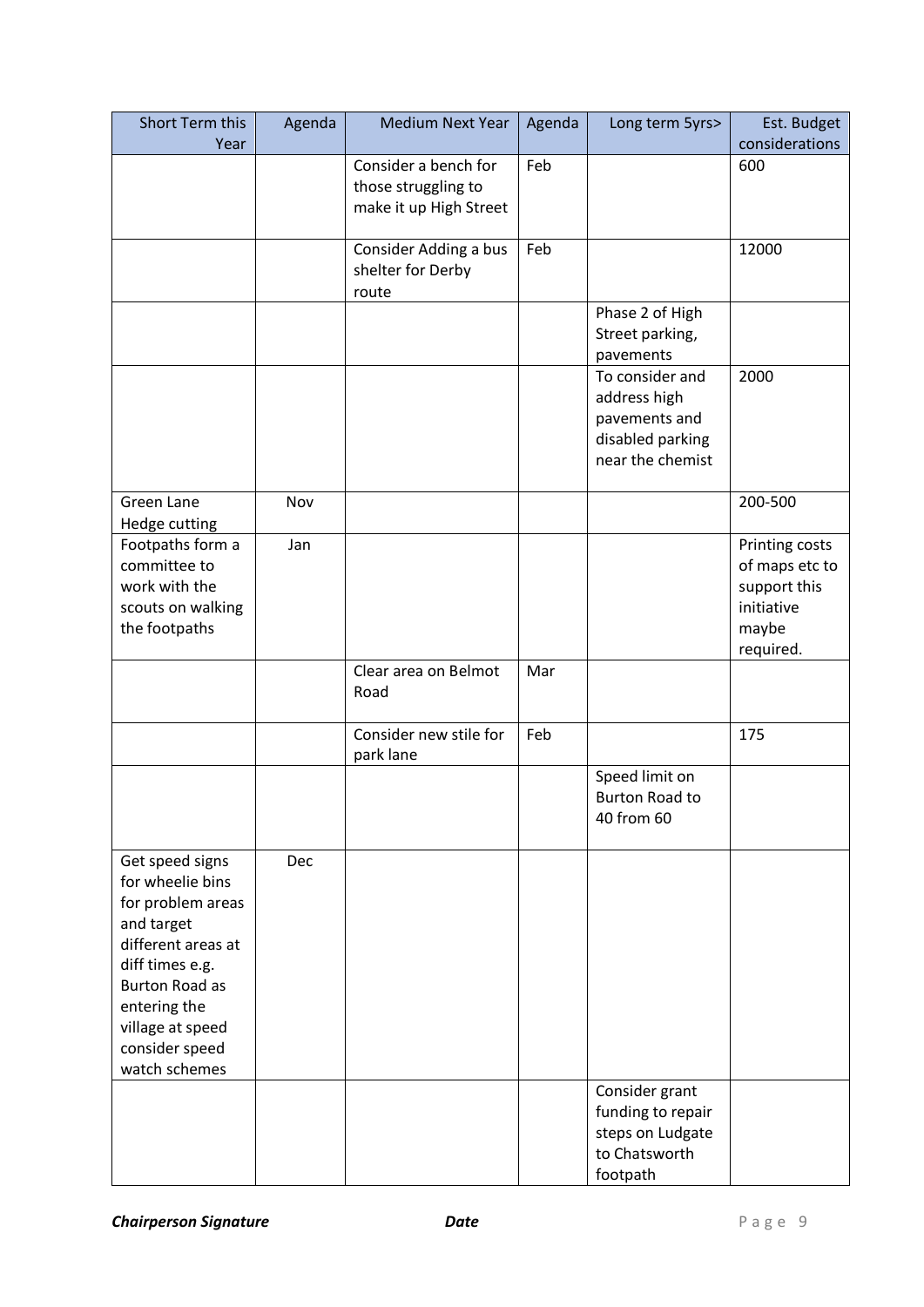| Short Term this<br>Year                                                                                                                                                          | Agenda | <b>Medium Next Year</b>                                | Agenda             | Long term 5yrs>                                        | Est. Budget<br>considerations    |
|----------------------------------------------------------------------------------------------------------------------------------------------------------------------------------|--------|--------------------------------------------------------|--------------------|--------------------------------------------------------|----------------------------------|
|                                                                                                                                                                                  |        | Strim Ludgate st<br>footpath back                      | May<br>and<br>Sept |                                                        | 100                              |
| Refill grit bins                                                                                                                                                                 | Nov    |                                                        |                    |                                                        | 30 per bin 500<br>total per year |
| School crossing                                                                                                                                                                  | Dec    |                                                        |                    |                                                        | 4000 per<br>annum                |
| <b>Park and Open</b>                                                                                                                                                             |        |                                                        |                    |                                                        |                                  |
| <b>Space</b>                                                                                                                                                                     |        | Balk footpath clear<br>out and make more<br>accessible | Feb                |                                                        |                                  |
| Open space<br>footpath and<br>contracts. Plan<br>open space<br>meeting and look<br>at contractors.<br>maps of<br>maintenance and<br>put in a schedule<br>of works and cuts       | Jan    | Revamp the triangle<br>and purchase new<br>benches     | Mar                |                                                        | 3000                             |
| Cornmill Lane<br>Maintenance<br>Review. Plan in<br>footpath<br>maintenance plan<br>and include into<br>contracts<br>overview of<br>repairs required<br>to the football<br>pitch. | Nov    |                                                        | March              |                                                        |                                  |
|                                                                                                                                                                                  |        |                                                        |                    | Long term plan<br>for changing<br>rooms                |                                  |
|                                                                                                                                                                                  |        | <b>Best Kept Village</b><br>plans                      | Jan                |                                                        |                                  |
| Consider<br>development of<br>Muga eg 5 a side<br>football goals,                                                                                                                | Nov    |                                                        |                    |                                                        | 350                              |
|                                                                                                                                                                                  |        |                                                        |                    | Consider<br>Footpath<br>development<br>from Owens bank | 3000                             |